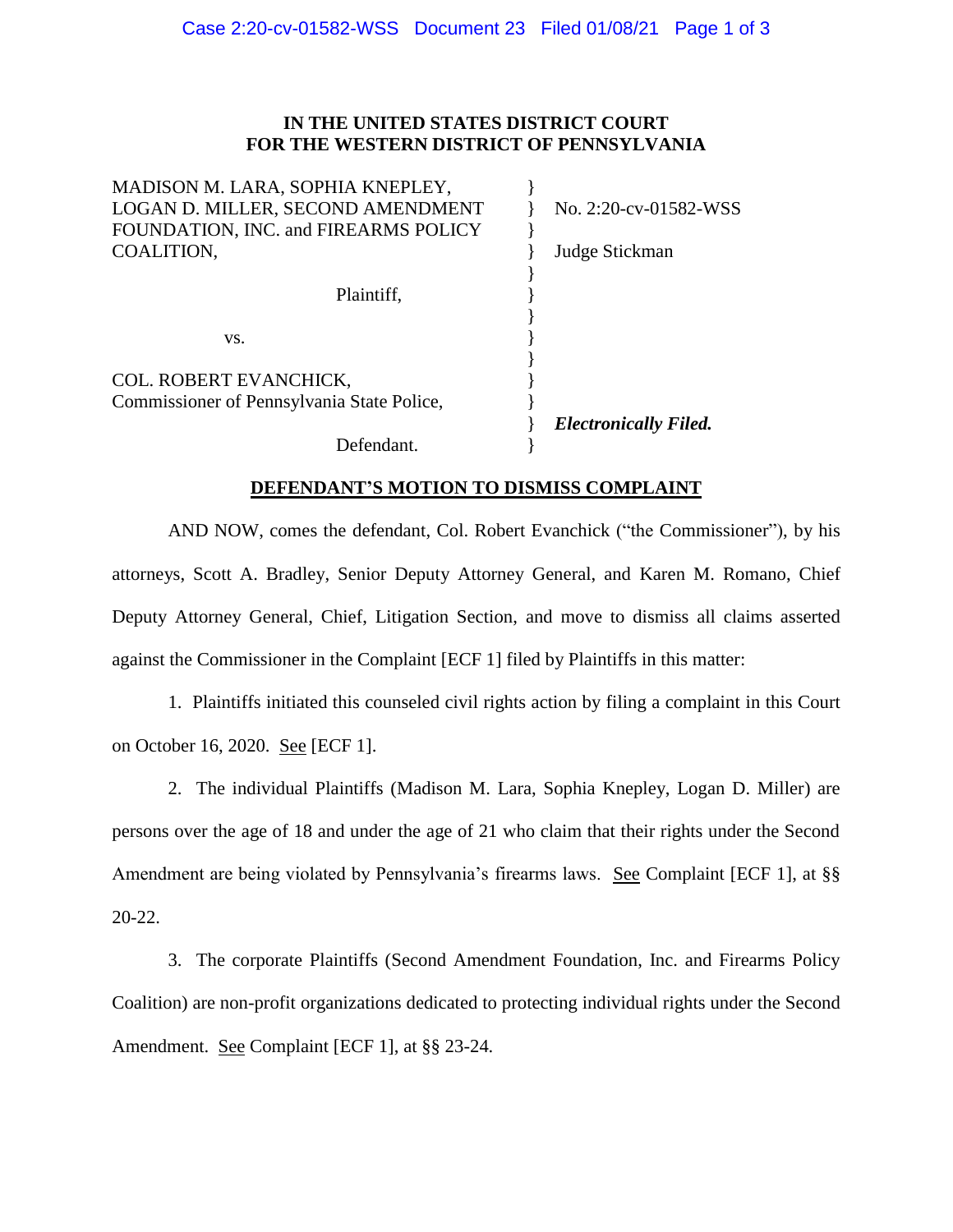## Case 2:20-cv-01582-WSS Document 23 Filed 01/08/21 Page 2 of 3

4. Plaintiffs bring the instant action against the Commissioner of the Pennsylvania State Police, Col. Robert Evanchick, in his official capacity.

5. Plaintiffs allege violations of their Second Amendment rights. Specifically, Plaintiffs claim that Pennsylvania's statutory restrictions (18 Pa. C.S. §§ 6106, 6109) on persons under the age of 21 from obtaining a conceal carry permit violates their rights under the Second Amendment. See Complaint [ECF 1], at ¶¶ 101-114 (Count II), ¶¶ 115-128 (Count III).

6. Plaintiffs also allege that statutory restrictions (18 Pa. C.S. § 6107) on an individual's open carry rights during declared emergencies also violates their rights under the Second Amendment. See Complaint [ECF 1], at  $\P$  88-100 (Count III).

7. The claims in the present Complaint fail to state a claim; accordingly, the Complaint should be dismissed.

8. The Commissioner has herewith filed a Brief in Support of this Motion, providing reasons in support of the foregoing assertions with greater particularity; the contents therein are incorporated by reference.

9. For ease of reference, the Commissioner has attached the following exhibits to this motion:

| <b>PSP Exhibit A</b> | Pennsylvania Uniform Firearms Act of 1931 |
|----------------------|-------------------------------------------|
| <b>PSP Exhibit B</b> | Pennsylvania Uniform Firearms Act of 1939 |
| <b>PSP Exhibit C</b> | Act No. 228 of 1968                       |
| <b>PSP Exhibit D</b> | Pennsylvania Uniform Firearms Act of 1995 |
| <b>PSP Exhibit E</b> | 18 Pa. C.S. § 6106                        |
| <b>PSP Exhibit F</b> | 18 Pa. C.S. § 6107                        |
| <b>PSP Exhibit G</b> | 18 Pa. C.S. § 6109                        |